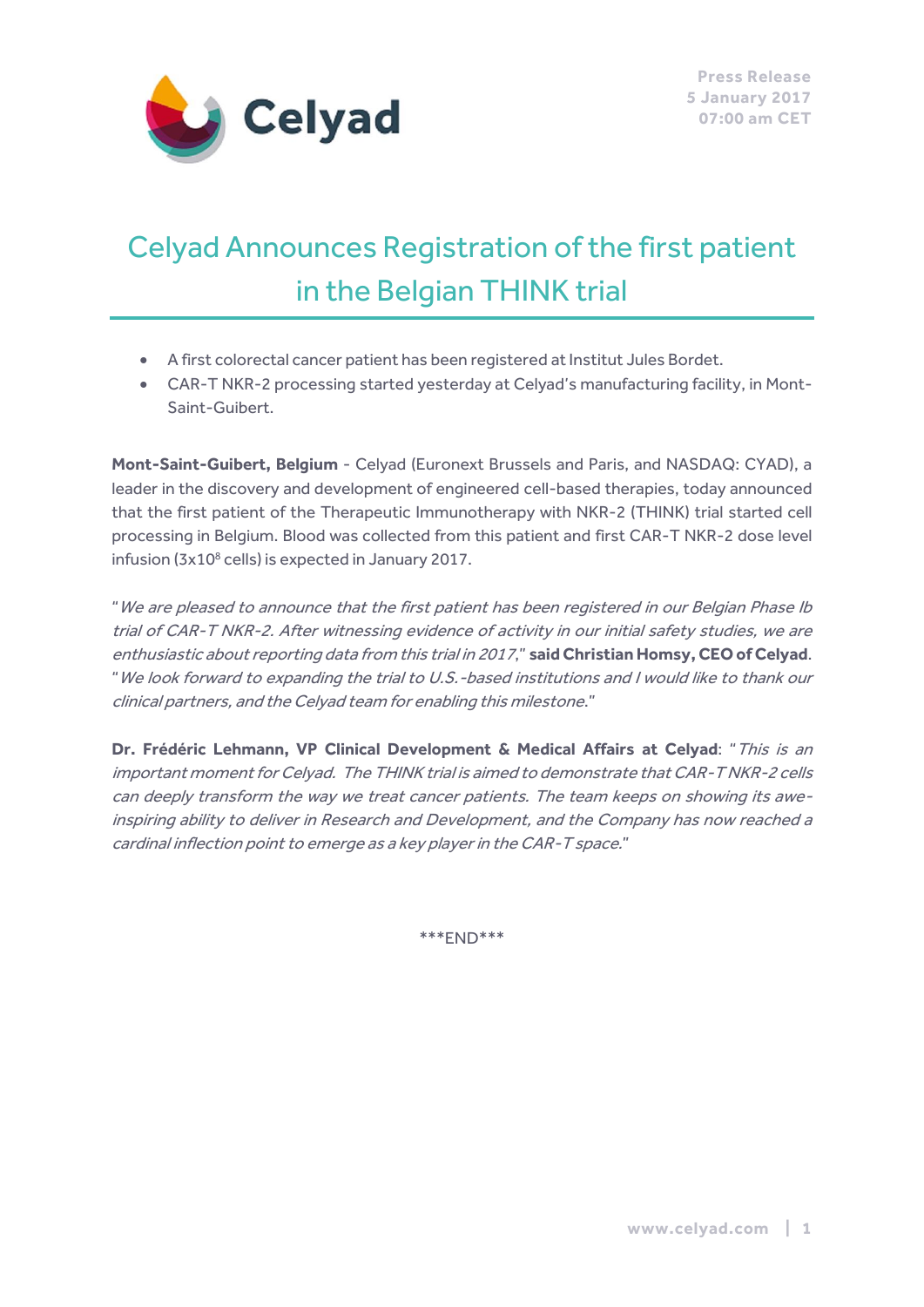

#### **About the THINK trial**

THINK (**TH**erapeutic **I**mmunotherapy with **NK**R-2) is a multinational (EU/US) open-label Phase Ib study to assess the safety and clinical activity of multiple administrations of autologous CAR-T NKR-2 cells in seven refractory cancers, including five solid tumors (colorectal, ovarian, bladder, triple-negative breast and pancreatic cancers) and two hematological tumors (acute myeloid leukemia and multiple myeloma).

The trial will test three dose levels adjusted to body weight: up to  $3x10^8$ ,  $1x10^9$  and  $3x10^9$  CAR-T NKR-2 cells. At each dose, the patients will receive three successive administrations, two weeks apart, of CAR-T NKR-2 cells. The dose escalation part of the study will enroll up to 24 patients while the extension phase would enroll 86 additional patients.

#### **About Celyad**

Celyad is a clinical-stage biopharmaceutical company focused on the development of specialized cellbased therapies. The Company utilizes its expertise in cell engineering to target severe diseases with significant unmet need, including cancer. Celyad's Natural Killer Receptor based T-Cell (NKR-T) platform has the potential to treat a broad range of solid and liquid tumors. Its lead oncology candidate, the CAR-T NKR-2, has been evaluated in a single dose escalation Phase I clinical trial to assess the safety and feasibility of CAR-T NKR-2 cells in patients suffering from AML or MM. This Phase I study was successfully completed in September 2016. Celyad was founded in 2007 and is based in Mont-Saint-Guibert, Belgium, and Boston, Massachusetts. Celyad's ordinary shares are listed on the Euronext Brussels and Euronext Paris exchanges, and its American Depository Shares are listed on NASDAQ Global Market, all under the ticker symbol CYAD. For more information about Celyad, please visit[: www.celyad.com](http://www.celyad.com/)

#### **About Celyad's NKR-T Cell Platform**

Celyad is developing a unique CAR-T cell platform, using Natural Killer Receptor (NKR) transduced on to T lymphocytes. The platform targets a wide range of solid and hematological tumors. Unlike traditional CAR-T cell therapy, which target only one tumor antigen, Natural Killer (NK) cell receptors enable a single receptor to recognize multiple tumor antigens.

Celyad's lead candidate, CAR-T NKR-2, is a CAR-T-Cell engineered to express the human NK receptor, NKG2D, which is an activating receptor that triggers cell killing through the binding of NKG2D to any of eight naturally occurring ligands that are known to be overexpressed on more than 80% of tumors.

Preclinical results indicate that CAR- T NKR-2 has multiple mechanisms of actions and goes beyond direct killing by signifying that its encoded T-Cells attack the tumor cells, inhibits the mechanisms that enable tumors to evade the immune system, activates and recruits anti-tumor immune cells and disrupts the blood supply to the tumor. These mechanisms promote the induction of adaptive immunity, meaning the body develops a long-term cell immune memory against specific tumor antigens of the targeted tumor.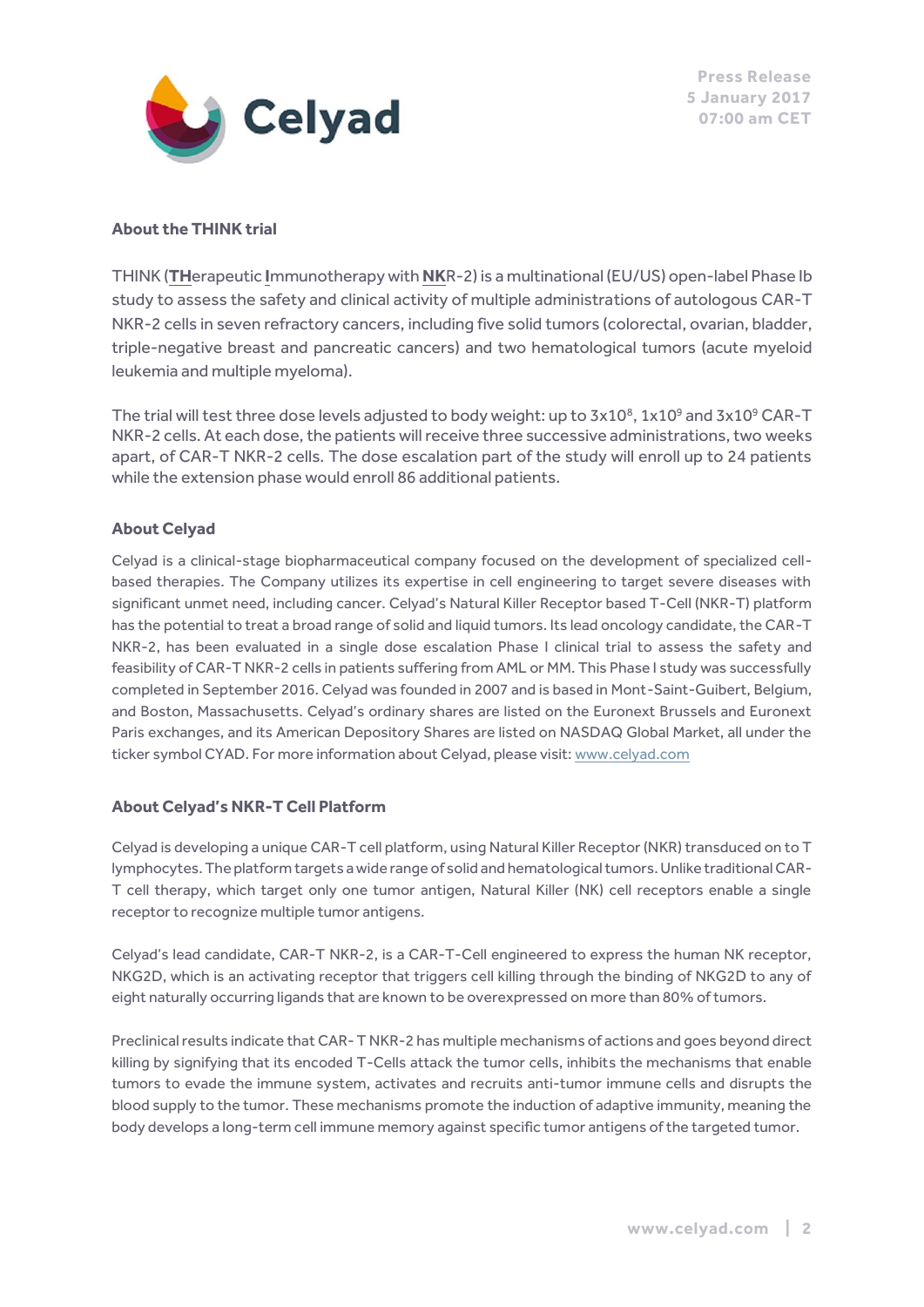

In contrast to traditional CAR-T therapeutic approaches, and based on strong preclinical evidence, Celyad's current NKR-2 program does not employ patient lymphodepleting pre-conditioning, thereby avoiding the toxicities associated with chemotherapy and allowing the immune system to remain intact.

Celyad is developing both autologous and allogeneic CAR-T NKR-2 administrations. For autologous CAR-T NKR-2, Celyad collects the patient's own T-Cells and engineers them to express NKG2D in order to target cancer cells effectively. Celyad's allogeneic platform engineers the T-Cells of healthy donors, that also express TCR Inhibitory Molecules (TIMs), to avoid having the engineered donor cells be rejected by the patient's normal tissues (also called Graft vs. Host Disease).

The preclinical research underlying this technology was originally conducted at Dartmouth College by Dr. Charles Sentman and has been published extensively in peer-reviewed publications.

## **For more information, please contact:**

**For Europe: Consilium Strategic Communications Chris Gardner** and **Chris Welsh -** T: +44 (0)20 3709 5700 – [celyad@consilium-comms.com](mailto:celyad@consilium-comms.com)

**For France: NewCap Pierre Laurent** and **Nicolas Mérigeau -** T: + 33(0)1 44 71 94 94 - [celyad@newcap.eu](mailto:celyad@newcap.eu)

**For Belgium: Comfi Gunther De Backer** and **Sabine Leclercq -** T.: +32 (0)2 290 90 90 – [celyad@comfi.be](mailto:celyad@comfi.be)

**For the U.S.: Stern Investor Relations Will O'Connor** and **Michael Schaffzin –** T.: +1 212.362.1200 **–** [celyad@sternir.com](mailto:celyad@sternir.com)

## **To subscribe to Celyad's newsletter, visit** [www.celyad.com](http://www.celyad.com/) **Follow us on LinkedIn & Twitte[r @CelyadSA](https://twitter.com/CelyadSA)**

### **Forward looking statements**

In addition to historical facts or statements of current condition, this press release contains forward-looking statements, including statements about the potential safety and feasibility of CAR-T NKR-2 cell therapy and C-Cure, which reflect our current expectations and projections about future events, and involve certain known and unknown risks, uncertainties and assumptions that could cause actual results or events to differ materially from those expressed or implied by the forward-looking statements.

These forward-looking statements are further qualified by important factors, which could cause actual results to differ materially from those in the forward-looking statements, including risks associated with conducting clinical trials; the risk that safety, bioactivity, feasibility and/or efficacy demonstrated in earlier clinical or pre-clinical studies may not be replicated in subsequent studies; risk associated with the timely submission and approval of anticipated regulatory filings; the successful initiation and completion of clinical trials, including Phase III clinical trials for C-Cure® and Phase I clinical trial for CAR-T NKR-2; risks associated with the satisfaction of regulatory and other requirements; risks associated with the actions of regulatory bodies and other governmental authorities; risks associated with obtaining, maintaining and protecting intellectual property, our ability to enforce our patents against infringers and defend our patent portfolio against challenges from third parties; risks associated with competition from others developing products for similar uses; risks associated with our ability to manage operating expenses; and risks associated with our ability to obtain additional funding to support our business activities and establish and maintain strategic business alliances and business initiatives.

A further list and description of these risks, uncertainties and other risks can be found in the Company's Securities and Exchange Commission filings and reports, including in the Company's Annual Report on Form 20-F filed with the SEC on April 8, 2016 and future filings and reports by the Company. Given these uncertainties, the reader is advised not to place any undue reliance on such forward-